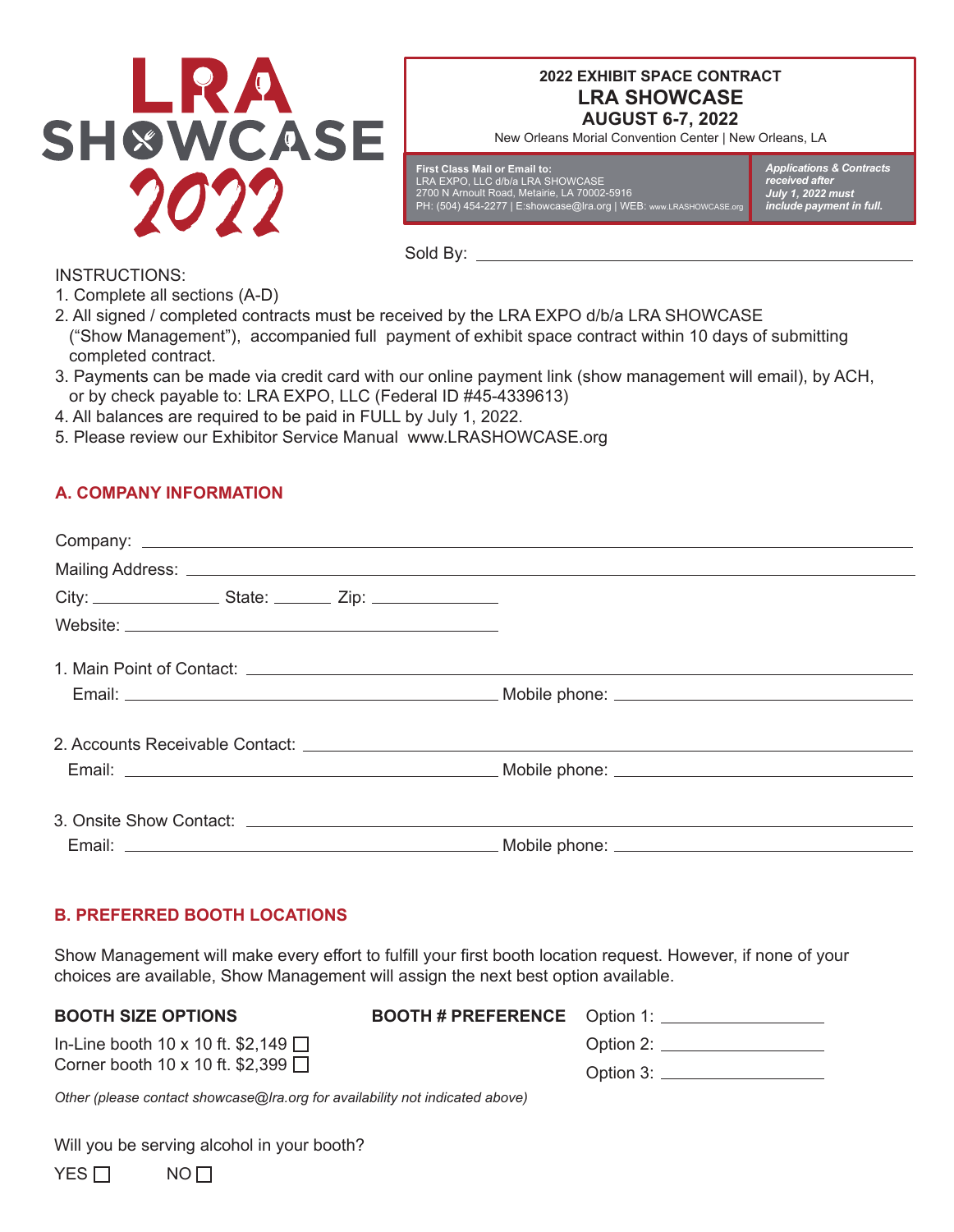### **C. PAYMENT SCHEDULE**

Along with the signed contract, full payment of your exhibit space contract is required to be paid upon 10 days of signed contract. An Exhibitor failing to make full payment for such exhibit space on or before July 1, 2022 shall forfeit its rights to such exhibit space and will be held responsible for the full amount of the contract.

Exhibit space reserved after July 1, 2022 must be accompanied by signed contract and payment in full. All cancellations of exhibit space or downsizing requests must be received in writing on or before May 1, 2022. In any event, Exhibit space shall be considered cancelled as of the date written notice is received in the LRA office. No refunds will be given on cancellations of exhibit space or downsizing requests received after May 1, 2022.

### **D. PLEASE READ AND SIGN BELOW**

WE AGREE TO ABIDE BY ALL TERMS AND CONDITIONS GOVERNING THE SHOWCASE SPACE CONTRACT AS PRINTED ON PAGE 2 HEREIN AND WHICH ARE PART OF THIS CONTRACT. ACCEPTANCE OF THIS CONTRACT CONSTITUTES A CONTRACTUAL AGREEMENT BETWEEN THE LRA EXPO, LLC AND THE EXHIBITOR. THIS CONTRACT SHALL BIND PARTIES, THEIR SUCCESSORS AND ASSIGNEES AND IT SHALL BE GOVERNED, CONSTRUED AND ENFORCED IN ACCORDANCE WITH THE LAWS OF THE STATE OF LOUISIANA.

### **Authorized Signature:**

**Title: Date:** 

**CONTRACTS RECEIVED WITHOUT AN AUTHORIZED SIGNATURE AND/ OR PAYMENT WILL NOT BE PROCESSED.**

**PLEASE EMAIL COMPLETED ELECTRONIC AGREEMENT WITH SIGNATURE TO: Showcase@lra.org**